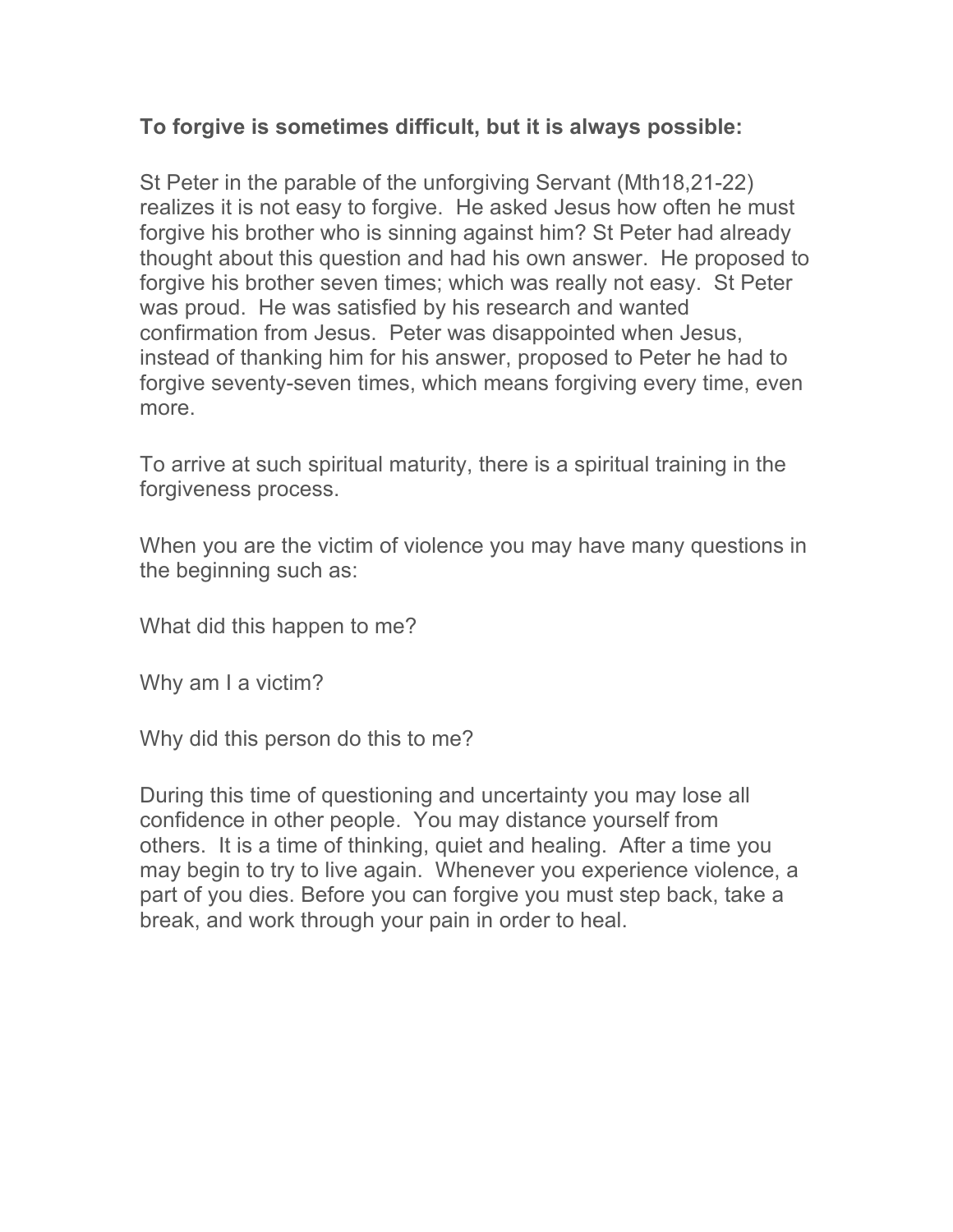Jean Monbourquette in his book " Comment Pardonner" (How to Forgive) proposes 11 steps to cross before arriving at effective forgiveness:

1. Not to revenge yourself. Don't waste time speaking about forgiveness to someone who wants to revenge himself. The first step in the forgiveness process is to make the decision to not revenge yourself.

2. To have enough time to think about your inner wounds from the hurt and violence against you. Then make the decision to not do the same thing, to not imitate it.

3. To share your inner wounds from the violence against you with someone else.

4.To have enough time to realize what happened to you. To process your feelings, to feel your feelings, and to heal is an important step and takes time.

5.To realize you can be angry and not have to revenge yourself.

6. To forgive yourself after the disappointment and hurt.

7. To work at overcoming the violence against you by allowing the offender a place in your heart, and/or your life again if possible.

8.To realize that you can forgive because somewhere in your life you have also been forgiven.

9. To understand that you are not obliged to forgive. It is your own decision

10 .To realize that forgiveness is a gift from God

11.Forgiveness and reconciliation with the offender is possible.